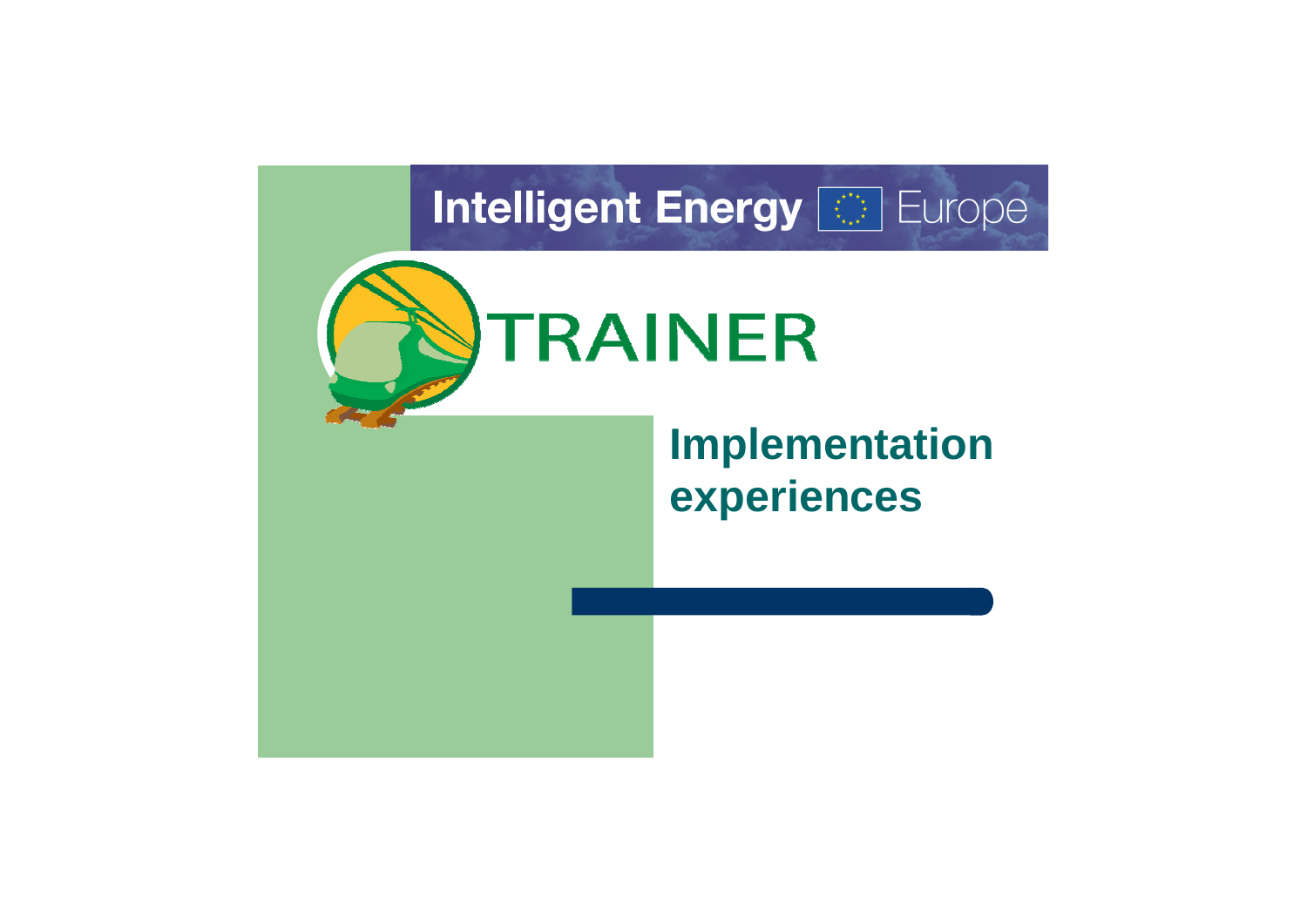

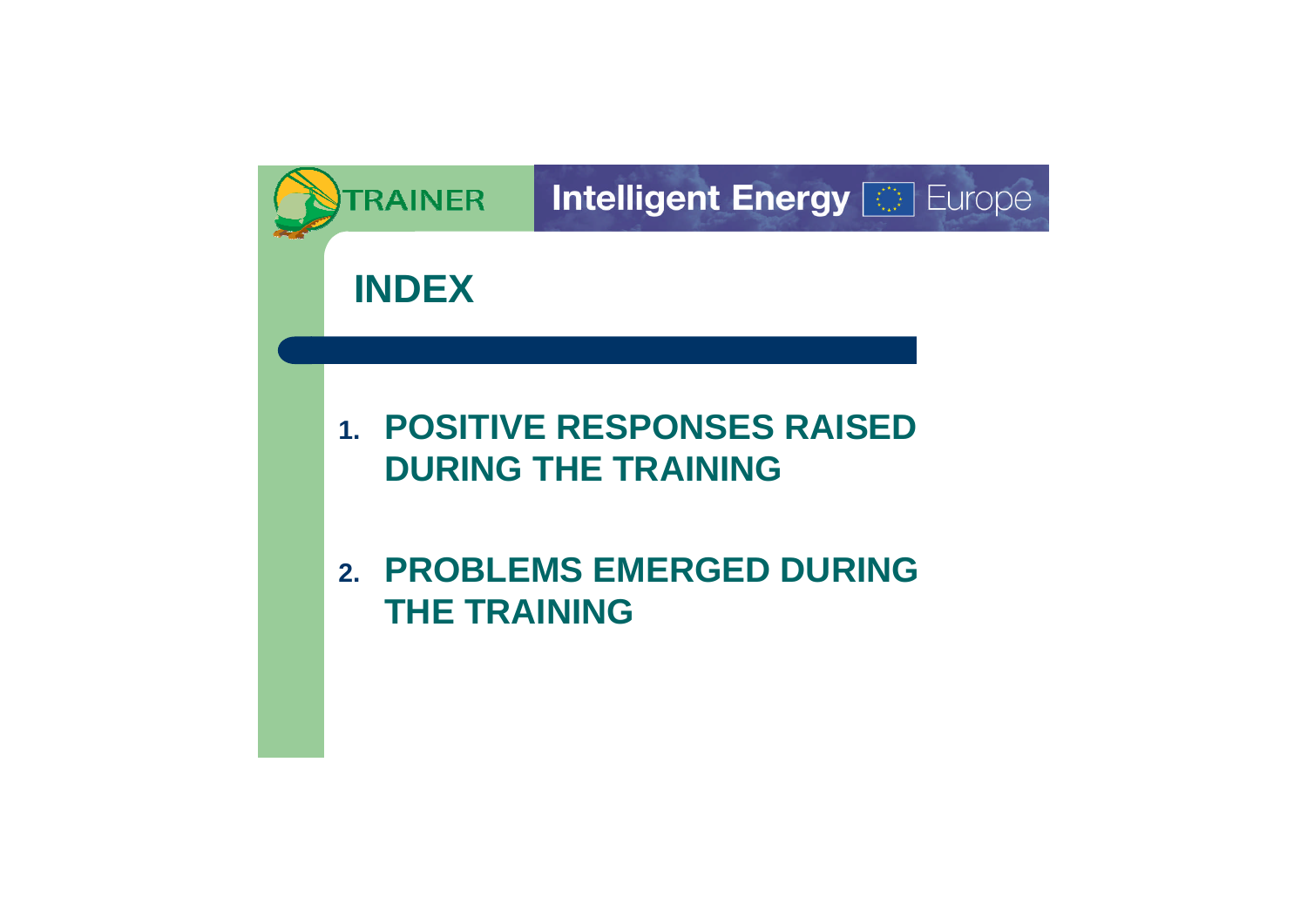# **POSITIVE RESPONSES RAISED DURING THE TRAINING**

The interest in the environmental issues shouldn't be neglected, limiting the information for Instructors/drivers to the most driving technical information, but **it is fruitful and motivating also to stimulate the "cultural" aspect of the energy efficient driving**, by exposing them data and figures about the CO2 and pollutants possible reduction related to the driving style

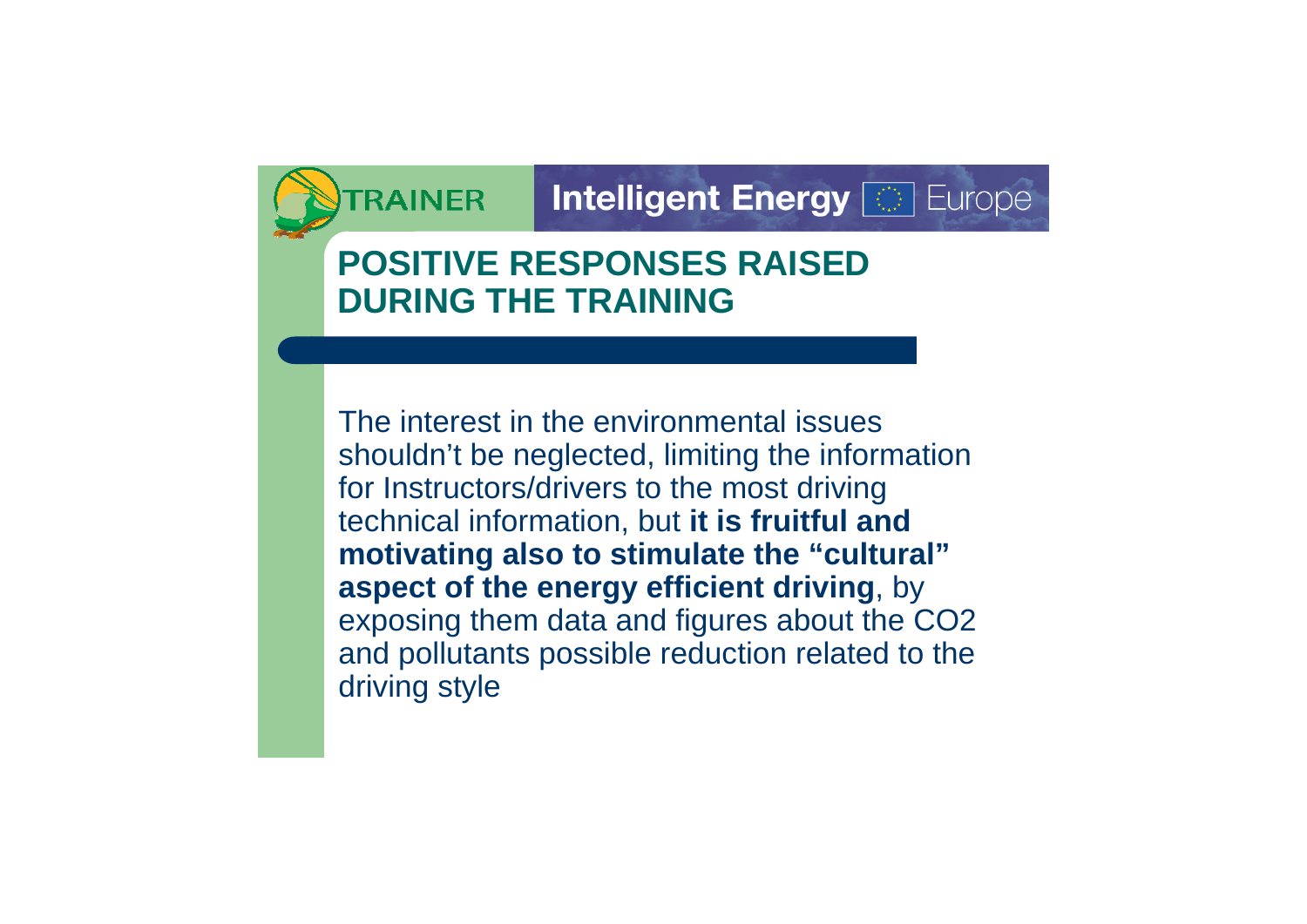# **POSITIVE RESPONSES RAISED DURING THE TRAINING**

**It is very helpful for the communication towards drivers to give some clear and practical example of what their contribution for the energy saving can be.** To say to a driver that with a good single brake he can save 40kWh is less convincing that telling him that with that energy it is possible to light a 40W lamp, 24 for hours, for about one and a half month.

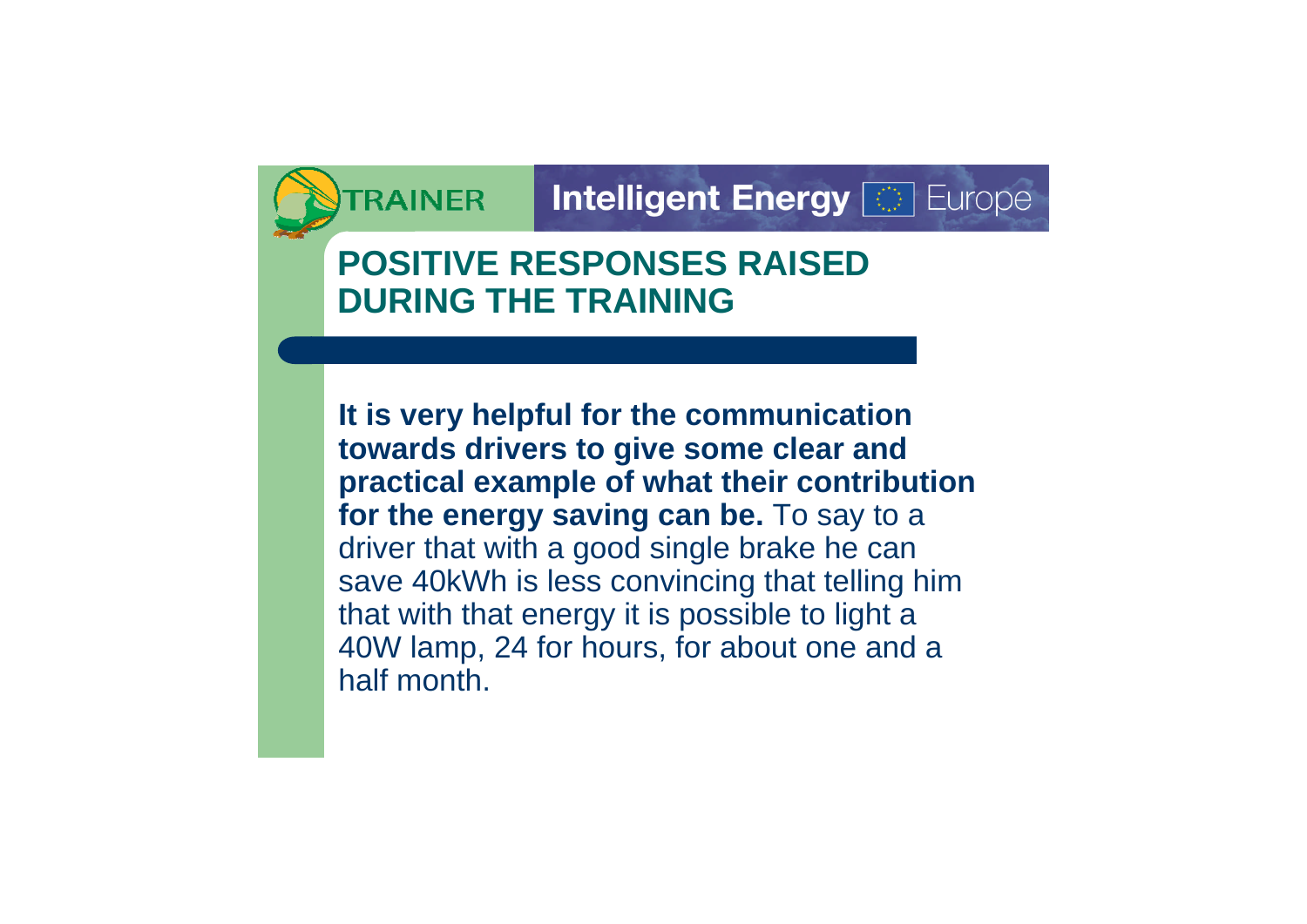# **POSITIVE RESPONSES RAISED DURING THE TRAINING**

During the training session it is recommended not to overload the drivers with a lot of didactical material, running the risk of establishing a "one way" communication. Better results can be obtained with a **more open teaching approach based on letting emerge the experience and the personal skills of the drivers.**

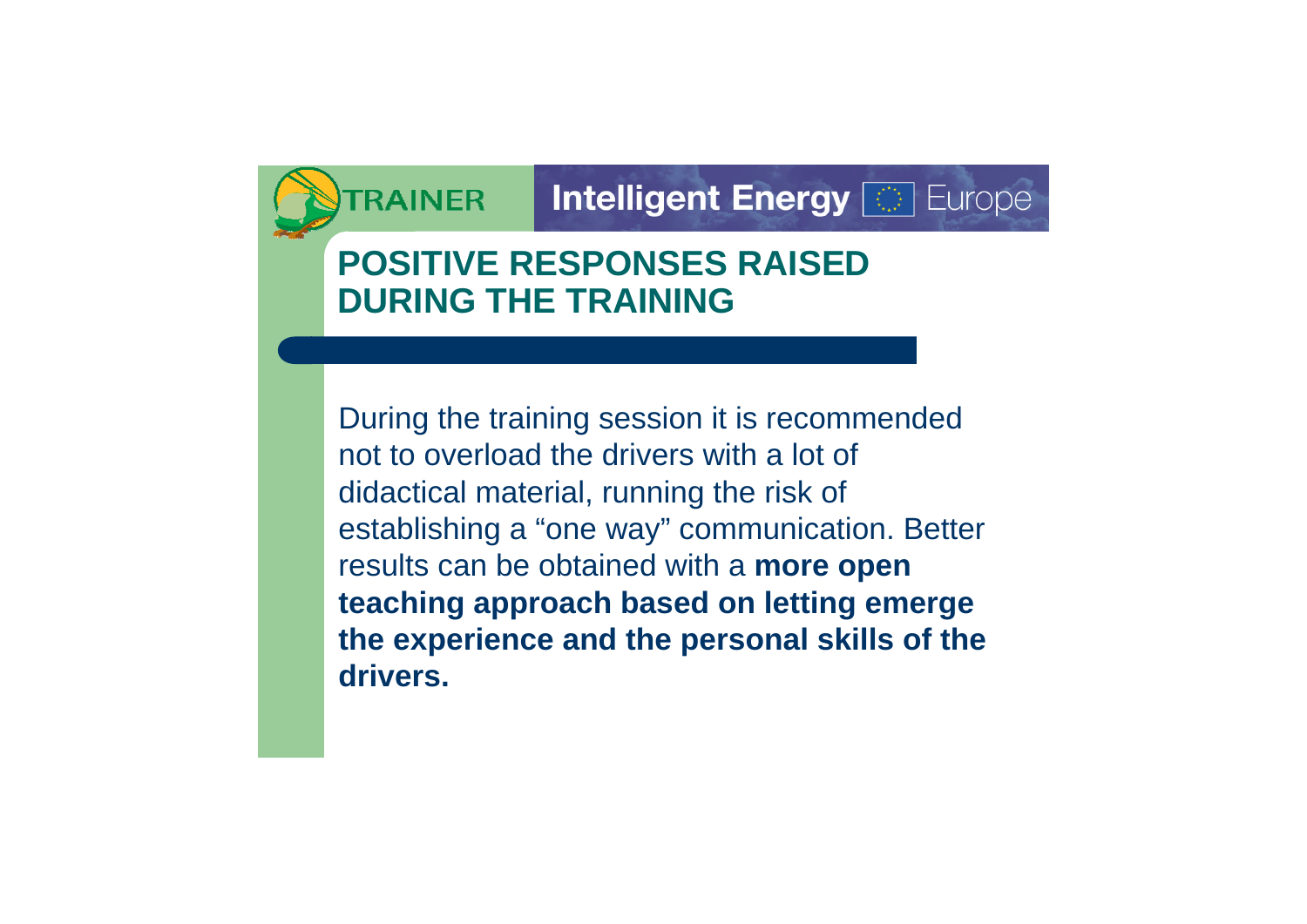# **POSITIVE RESPONSES RAISED DURING THE TRAINING**

### **Concentrate efforts on those drivers that can save more energy:**

- drivers that normally work on the most energy demanding trains (heavy cargo, double floor commuters trains around big cities etc.)
- **drivers that work in Regions with mountains,** where the consumption is high in up hill driving and coasting is more practicable in down hill driving

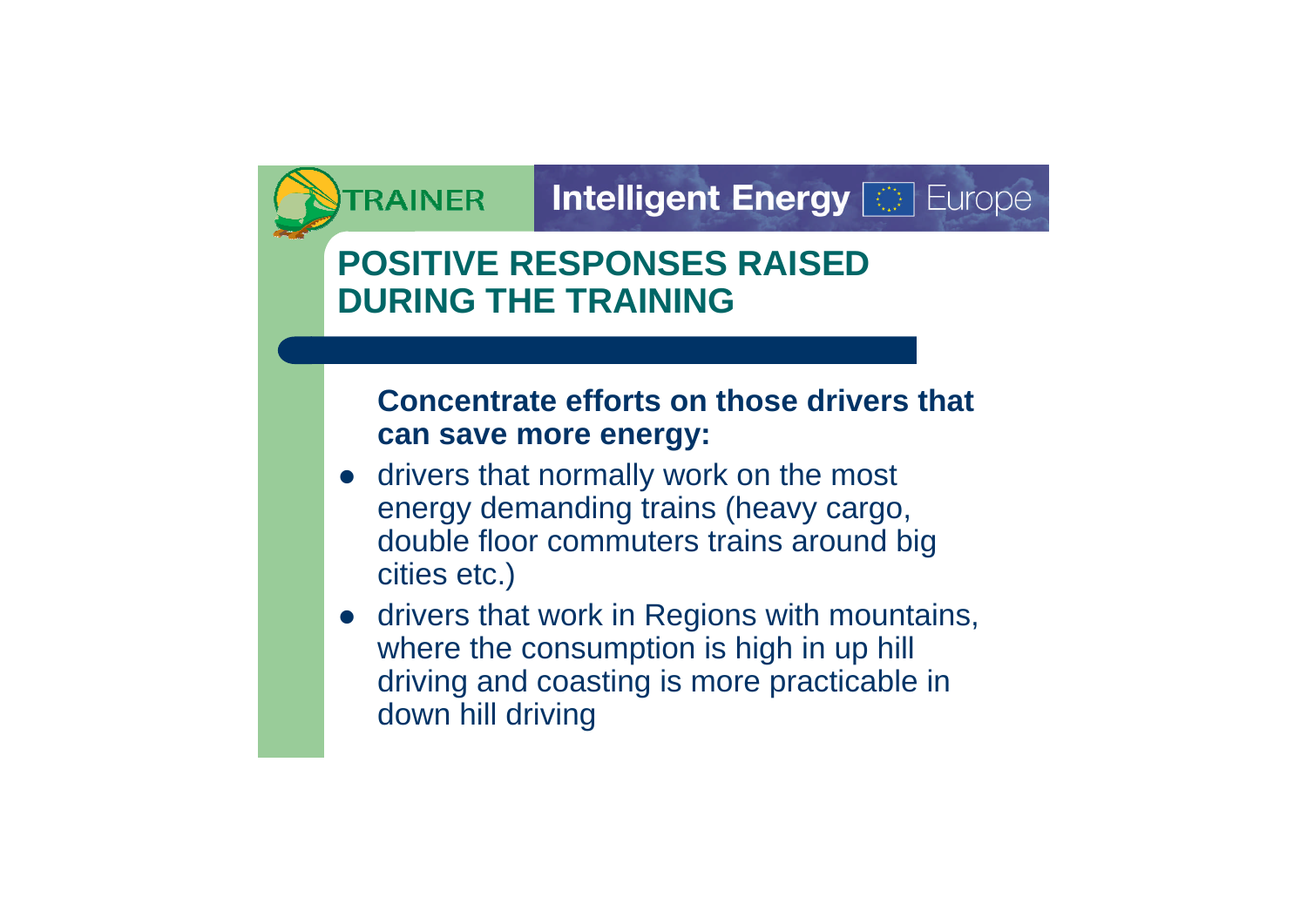#### **Intelligent Energy | Contact Europe RAINER**

# **POSITIVE RESPONSES RAISED DURING THE TRAINING**

A **clear message from the Top Management about its commitment** to the energy efficient driving can lead to **immediate results** in the energy savings.

It is particularly important to **keep the Management informed about the results** of the training programmes on order to maintain its support during time

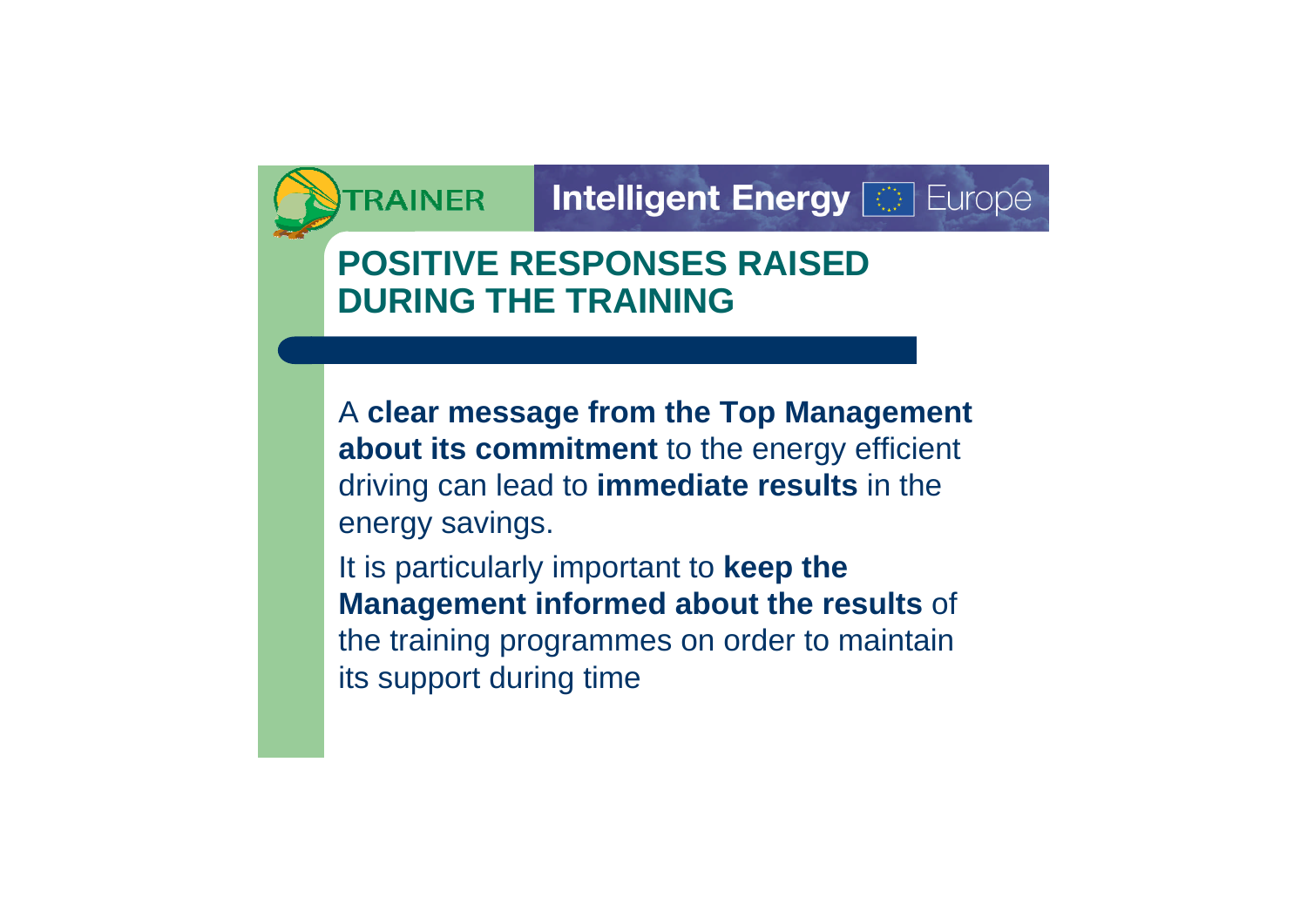# **POSITIVE RESPONSES RAISED DURING THE TRAINING**

Also the **cooperation between different department of the same Company can have a positive effect.** The training scheme, its periodic revision, the evaluation of the results etc., should be part of the Quality Management System (ISO 9001) of the Company

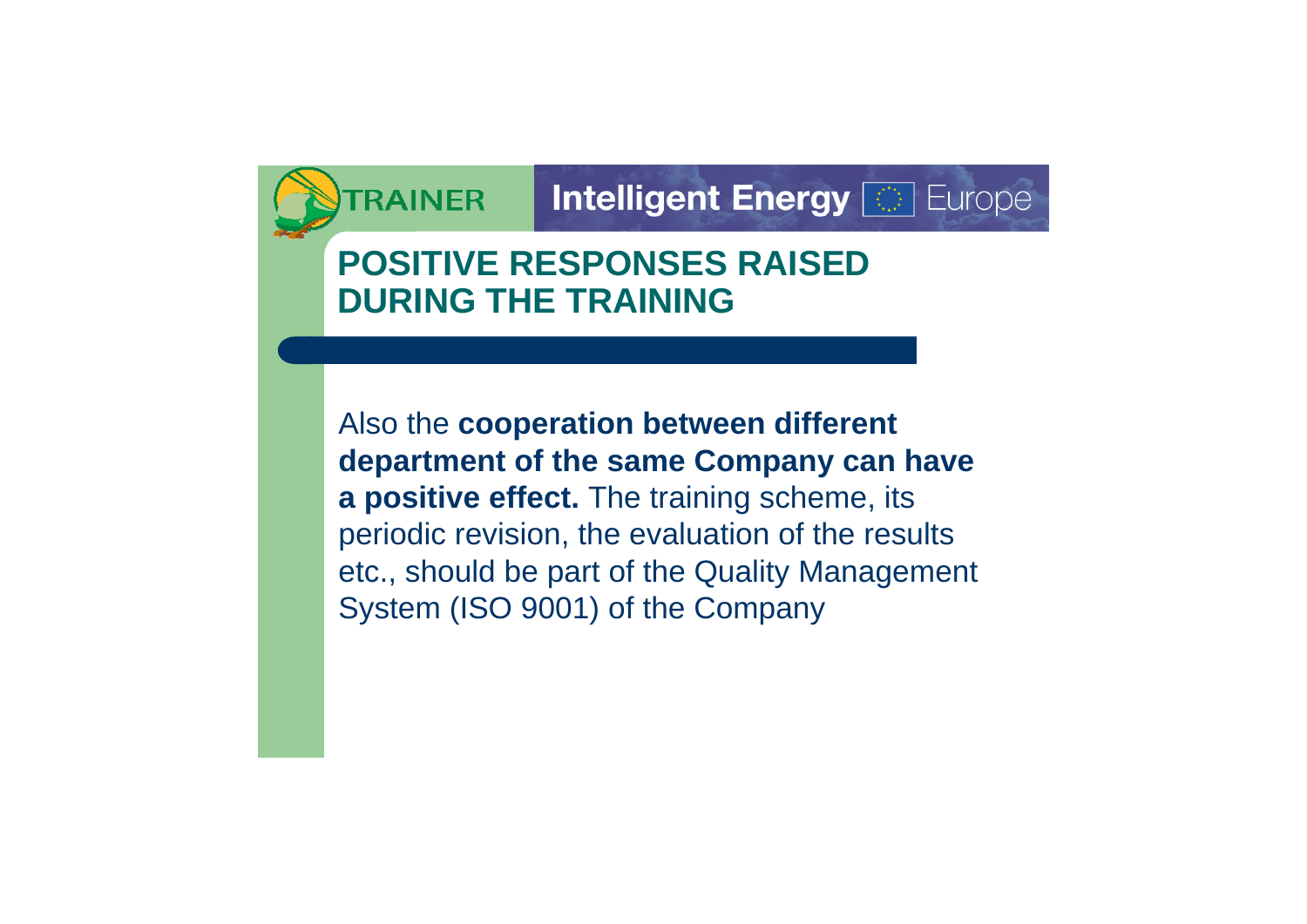#### **Intelligent Energy | Contact Europe RAINER**

## **PROBLEMS EMERGED DURING THE TRAINING**

In general it has emerged **a certain scepticism about the possibility of putting into practice the energy efficient driving techniques**, as if there was a wide gap between "theory" and "real operation". This gap must be reduced by proposing divers to analyse and debate real circulation circumstances.

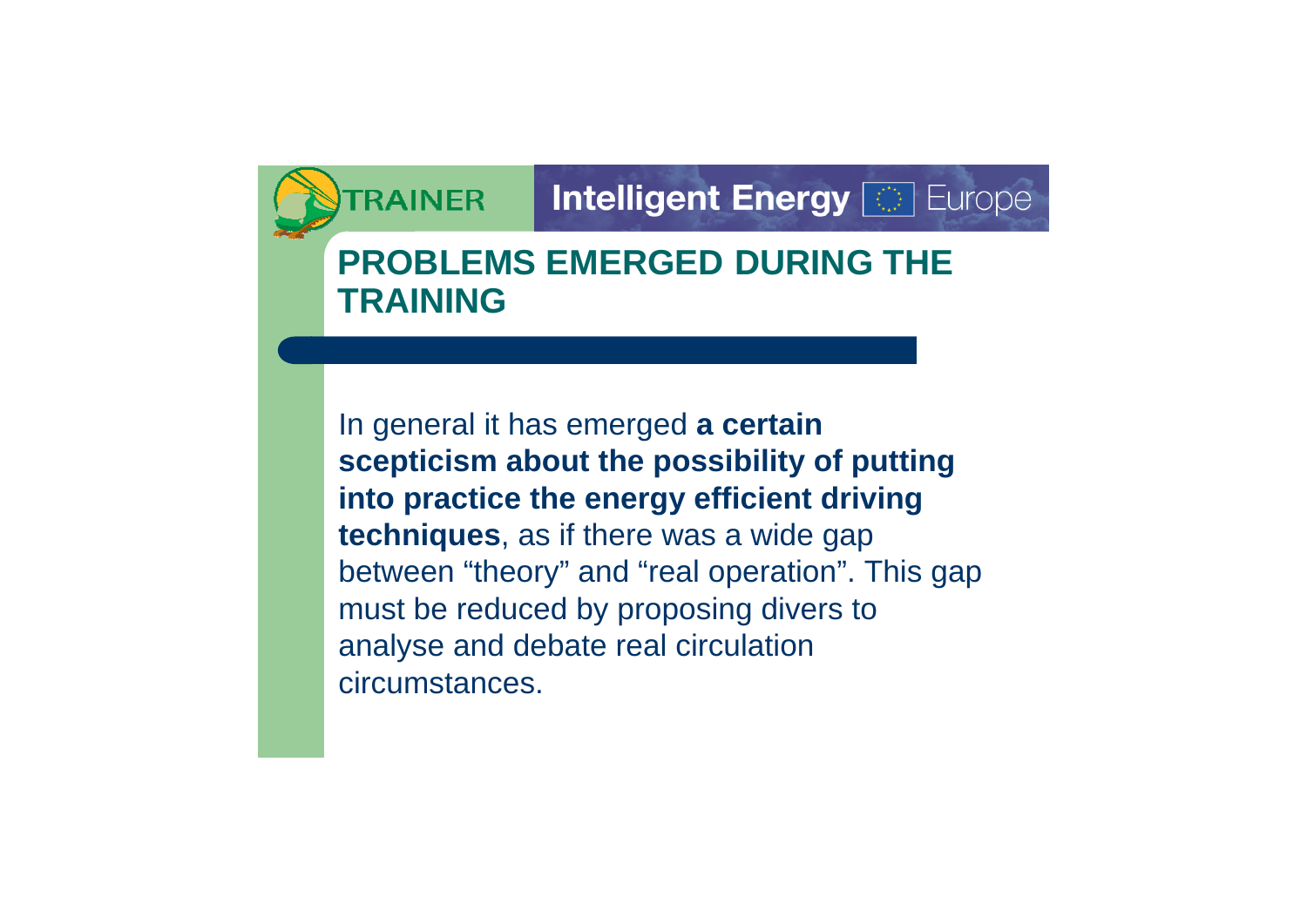## **PROBLEMS EMERGED DURING THE TRAINING**

Another thing that was perceived as **in conflict with the efficient driving was its possible interference with the main priority that Railway companies have: punctuality**. In this case it is important to make clear during the drivers training that the efficient driving techniques must be put into practise only when the train is running on schedule or in advance

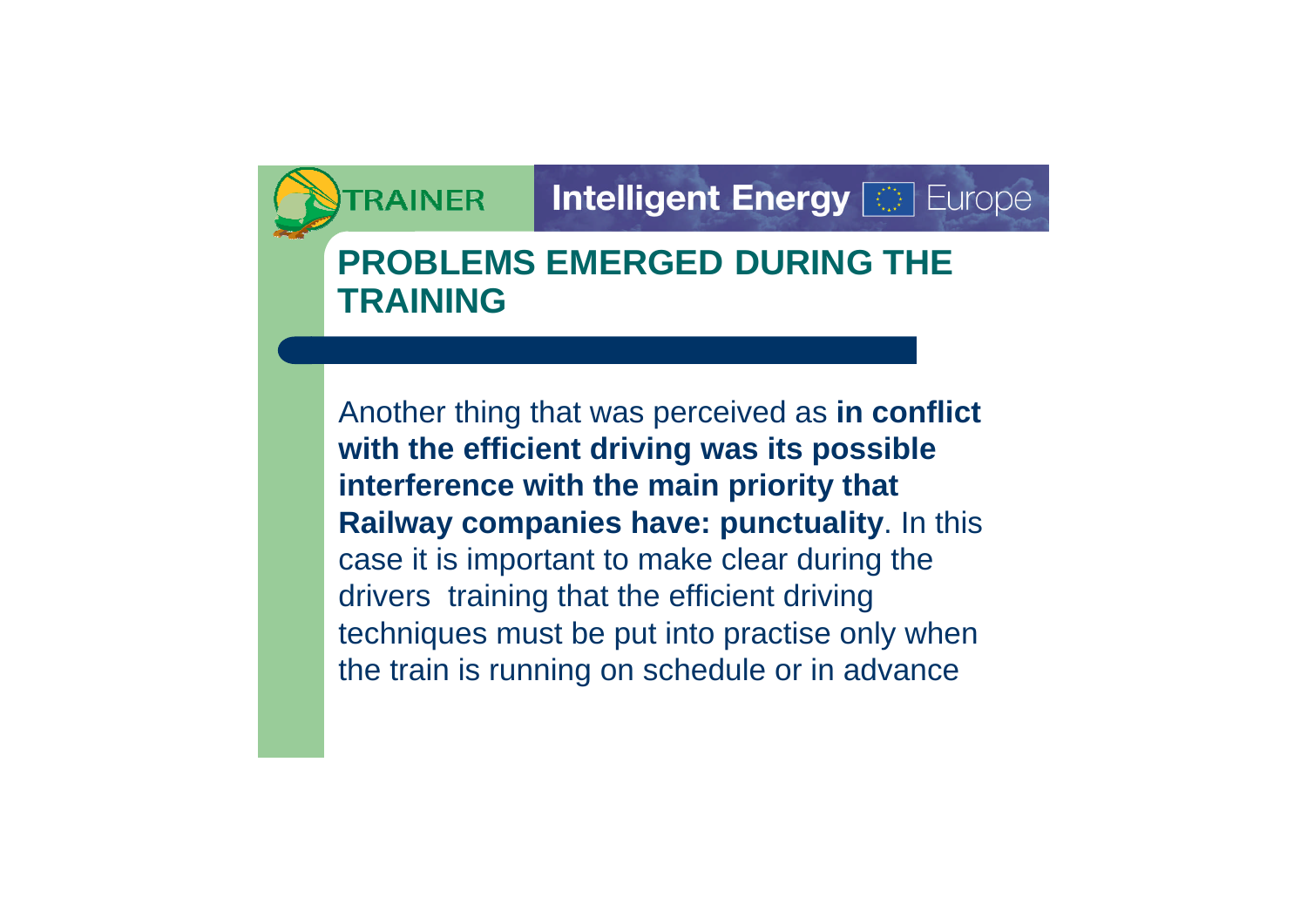## **PROBLEMS EMERGED DURING THE TRAINING**

**The attitude of the Infrastructure Manager can be perceived as an obstacle by the drivers.** Dispatchers are not used to think in terms of energy efficiency and they might not pay attention to the necessity of optimising the average speed on the lines and, in particular, on the congested nodes around the big cities. Therefore it is important to involve, from the beginning, also the IM in the energy efficient driving strategy.